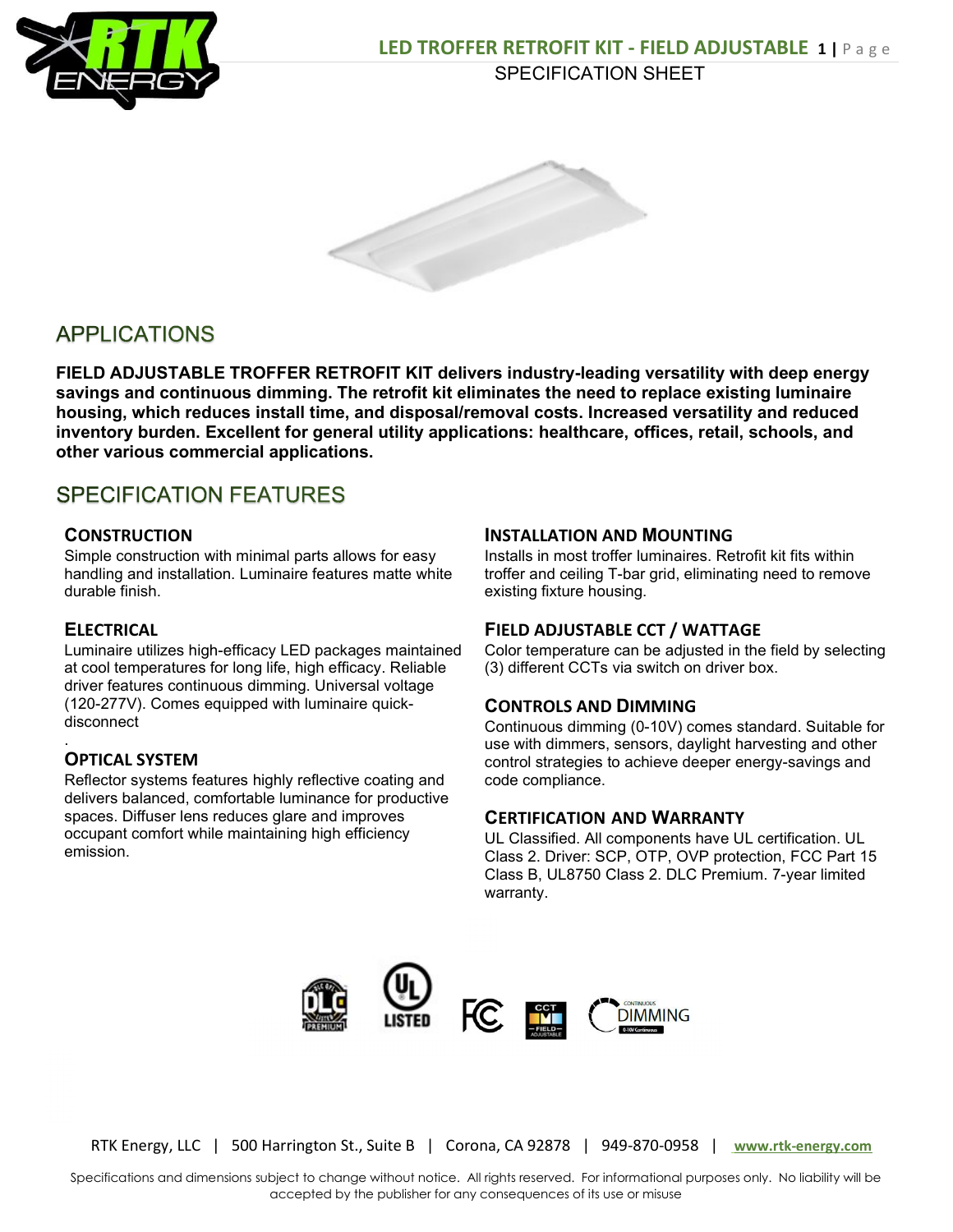#### Ordering Example: rAO-22RF-TW-TK-DIM-HD

Product Series: rAO

| <b>FORM FACTOR</b>                                                                     | <b>WATTAGE</b>                                                          | <b>CCT</b>                                                  | <b>VOLTAGE</b>       | <b>DIMMING</b>                                          | <b>EMERGENCY</b><br><b>BACKUP</b>                                     | <b>DESIGN</b>                              | <b>CONTROLS</b>                                                                          |
|----------------------------------------------------------------------------------------|-------------------------------------------------------------------------|-------------------------------------------------------------|----------------------|---------------------------------------------------------|-----------------------------------------------------------------------|--------------------------------------------|------------------------------------------------------------------------------------------|
| 22RF=2'x2' Troffer<br><b>Retrofit Kit</b><br>24RF=2'x4' Troffer<br><b>Retrofit Kit</b> | TW=Tunable<br>Wattage<br>$2x2=$<br>20W/25W/30W<br>$2x4=$<br>25W/30W/34W | <b>TK=Tunable Color</b><br>Temperature<br>3500K/4000K/5000K | [Blank]=<br>120-277V | <b>DIM=0-10V</b><br><b>Continuous</b><br><b>Dimming</b> | [Blank]=No<br>Emergency<br><b>Backup</b><br>EM07=700lm<br>EM14=1400lm | <b>HD= Hinged</b><br>Door<br><b>Design</b> | [Blank]=No<br>Control<br>OSDL/BT=<br>Wireless<br><b>Bluetooth</b><br>Occupancy<br>Sensor |
|                                                                                        |                                                                         |                                                             |                      |                                                         |                                                                       |                                            |                                                                                          |

## TECHNICAL PARAMETERS

| <b>Fixture</b>                 | rAO-22RF-TW-TK-DIM                                                                             |          |            |                            |          |         |         |         |         |  |
|--------------------------------|------------------------------------------------------------------------------------------------|----------|------------|----------------------------|----------|---------|---------|---------|---------|--|
| <b>Input Voltage (AC)</b>      | 120V-277V                                                                                      |          |            |                            |          |         |         |         |         |  |
| <b>Input Frequency</b>         | 50/60 Hz                                                                                       |          |            |                            |          |         |         |         |         |  |
| <b>Rated Wattage</b>           | <b>25W</b><br><b>25W</b><br>30W<br><b>20W</b><br>30W<br><b>20W</b><br>25W<br>30W<br><b>20W</b> |          |            |                            |          |         |         |         |         |  |
| <b>Delivered Lumens</b>        | 2.800m                                                                                         | 3.400 lm | 3,930lm    | 3.020lm                    | 3,675 lm | 4,260m  | 2,880m  | 3,500lm | 4,050lm |  |
| <b>Efficacy</b>                | 140lm/W                                                                                        | 136lm/W  | $131$ lm/W | $151$ $\text{Im}/\text{W}$ | 147lm/W  | 142lm/W | 144lm/W | 140lm/W | 135lm/W |  |
| CCT <sup>1</sup>               | 3500K                                                                                          | 3500K    | 3500K      | 4000K                      | 4000K    | 4000K   | 5000K   | 5000K   | 5000K   |  |
| <b>CRI</b>                     | $83 + . R9 > 0$                                                                                |          |            |                            |          |         |         |         |         |  |
| Lifespan (Hours)               | 75,000                                                                                         |          |            |                            |          |         |         |         |         |  |
| Color Consistency <sup>2</sup> | 5-step MacAdam Ellipse                                                                         |          |            |                            |          |         |         |         |         |  |
| L70 <sup>3</sup>               | >54 Hours                                                                                      |          |            |                            |          |         |         |         |         |  |
| <b>Power Factor</b>            | >0.9                                                                                           |          |            |                            |          |         |         |         |         |  |
| <b>THD</b>                     | < 20%                                                                                          |          |            |                            |          |         |         |         |         |  |
| <b>Dimmina</b>                 | 0-10V Continuous (10-100%)                                                                     |          |            |                            |          |         |         |         |         |  |
| <b>Operating Temperature</b>   | -20 $^{\circ}$ C to 50 $^{\circ}$ C                                                            |          |            |                            |          |         |         |         |         |  |

| <b>Fixture</b>                 | rAO-24RF-TW-TK-DIM                                                               |         |         |                            |         |         |            |         |         |  |
|--------------------------------|----------------------------------------------------------------------------------|---------|---------|----------------------------|---------|---------|------------|---------|---------|--|
| Input Voltage (AC)             | 120V-277V                                                                        |         |         |                            |         |         |            |         |         |  |
| <b>Input Frequency</b>         | 50/60 Hz                                                                         |         |         |                            |         |         |            |         |         |  |
| <b>Rated Wattage</b>           | 30W<br>30W<br><b>25W</b><br>34W<br><b>25W</b><br>34W<br>34W<br>30W<br><b>25W</b> |         |         |                            |         |         |            |         |         |  |
| <b>Delivered Lumens</b>        | 3.475 lm                                                                         | 4.080lm | 4,556lm | 3.775lm                    | 4,440lm | 4,964m  | 3,525lm    | 4.140m  | 4,624lm |  |
| <b>Efficacv</b>                | 139m/W                                                                           | 136lm/W | 134lm/W | $151$ $\text{Im}/\text{W}$ | 148lm/W | 146lm/W | $141$ lm/W | 138lm/W | 136lm/W |  |
| CCT <sup>1</sup>               | 3500K                                                                            | 3500K   | 3500K   | 4000K                      | 4000K   | 4000K   | 5000K      | 5000K   | 5000K   |  |
| <b>CRI</b>                     | $83 + . R9 > 0$                                                                  |         |         |                            |         |         |            |         |         |  |
| Lifespan (Hours)               | 75,000                                                                           |         |         |                            |         |         |            |         |         |  |
| Color Consistency <sup>2</sup> | 5-step MacAdam Ellipse                                                           |         |         |                            |         |         |            |         |         |  |
| L70 <sup>3</sup>               | >54 Hours                                                                        |         |         |                            |         |         |            |         |         |  |
| <b>Power Factor</b>            | >0.9                                                                             |         |         |                            |         |         |            |         |         |  |
| <b>THD</b>                     | $< 20\%$                                                                         |         |         |                            |         |         |            |         |         |  |
| <b>Dimming</b>                 | 0-10V Continuous (10-100%)                                                       |         |         |                            |         |         |            |         |         |  |
| <b>Operating Temperature</b>   | -20 $^{\circ}$ C to 50 $^{\circ}$ C                                              |         |         |                            |         |         |            |         |         |  |

RTK Energy, LLC | 500 Harrington St., Suite B | Corona, CA 92878 | 949-870-0958 | www.rtk-energy.com

Specifications and dimensions subject to change without notice. All rights reserved. For informational purposes only. No liability will be accepted by the publisher for any consequences of its use or misuse